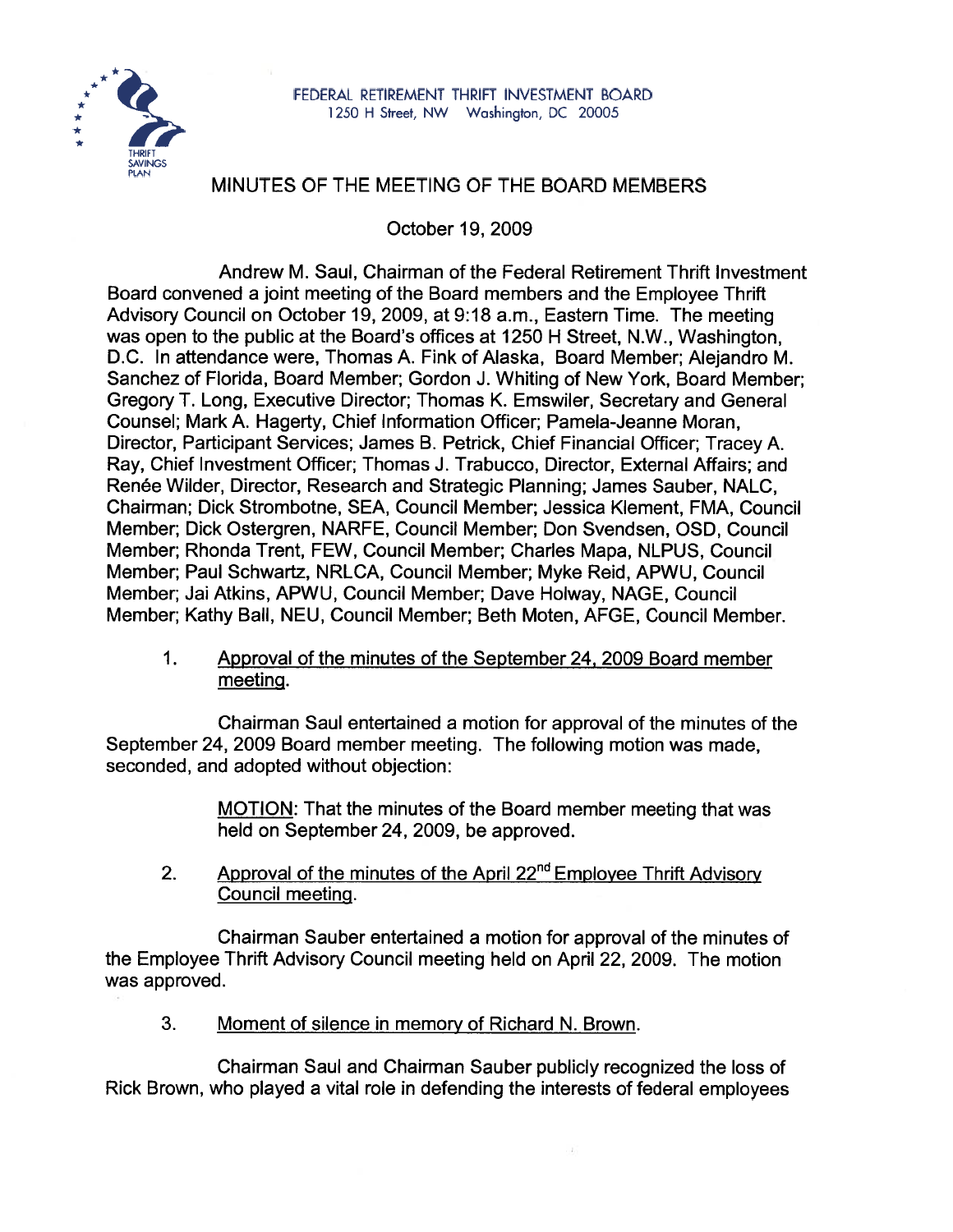and protecting the Thrift Savings Plan. The Board members, the Council members, and the senior staff of the Federal Retirement Thrift lnvestment Board paused for a moment of silence in memory of Rick Brown.

### 4. Vice Chair of the Employee Thrift Advisory Council named.

Chairman Sauber explained that it would be in the Council's interest to have a formal Vice Chair position and noted that Dick Ostergren, from NARFE, volunteered to serve as the Vice Chair. Chairman Sauber asked if any other Council members would like to volunteer for the position of Vice Chair and, if not, whether it would be acceptable to allow Dick Ostergren to serve in that position. The Council members agreed by unanimous nods of assent that Dick Ostergren would serve as Vice Chair.

### **5.** Thrift Savings Plan activity report by the Executive Director.

## a. Participant Activity Report

Ms. Wilder reviewed the report on TSP statistics. **See** "Thrift Savings [Fund Statistics" \(attached\). For the month of September, assets under manageme](http://www.frtib.gov/pdf/minutes/MM-2009Oct-Att1.pdf)nt for the TSP exceeded \$234 billion. That number exceeds the previous high, which was in May of 2008, and is a reflection of the impact of continuing contributions. The number of participants is just over 4.2 million, and 1.8 million of those participants are active FERS participants. The FERS' participation rate is up by over 100,000 since June, and that is a reflection of immediate agency contributions.

Mr. Sanchez observed that the Active Duty Army participation rate is getting close to 30%. He is disappointed that the Active Duty Army participation rate is low compared to the Navy's and the Air Force's, and he wishes the staff at the Agency could talk to freshman classes at military academies, like West Point, about the TSP. Mr. Long explained that he and his senior staff have asked to no avail to promote the TSP at military academies. He further explained that the Agency is taking a top-down approach to promoting the TSP to uniformed services members because success really depends on the support from the uniformed services leadership. Mr. Long noted that Tom Emswiler has had some success with trying to build a groundswell through JAG, and that Penny Moran's liaison group promotes the TSP at bases around the country. Mr. Sanchez thanked Mr. Long for his efforts and noted that the uniformed services participation rates are increasing.

## b. Quarterly lnvestment Performance Report

Ms. Ray reviewed the October 9,2009 memorandum (attached), entitled ["September 2009 Performance Review."](http://www.frtib.gov/pdf/minutes/MM-2009Oct-Att2.pdf) BGl's small-mid cap fund outperformed its index by 11 basis points during the month of September. Year-todate, the small-mid cap fund has a tracking error of negative 197 basis points. This is related to the optimization program used in the fund and the fact that the index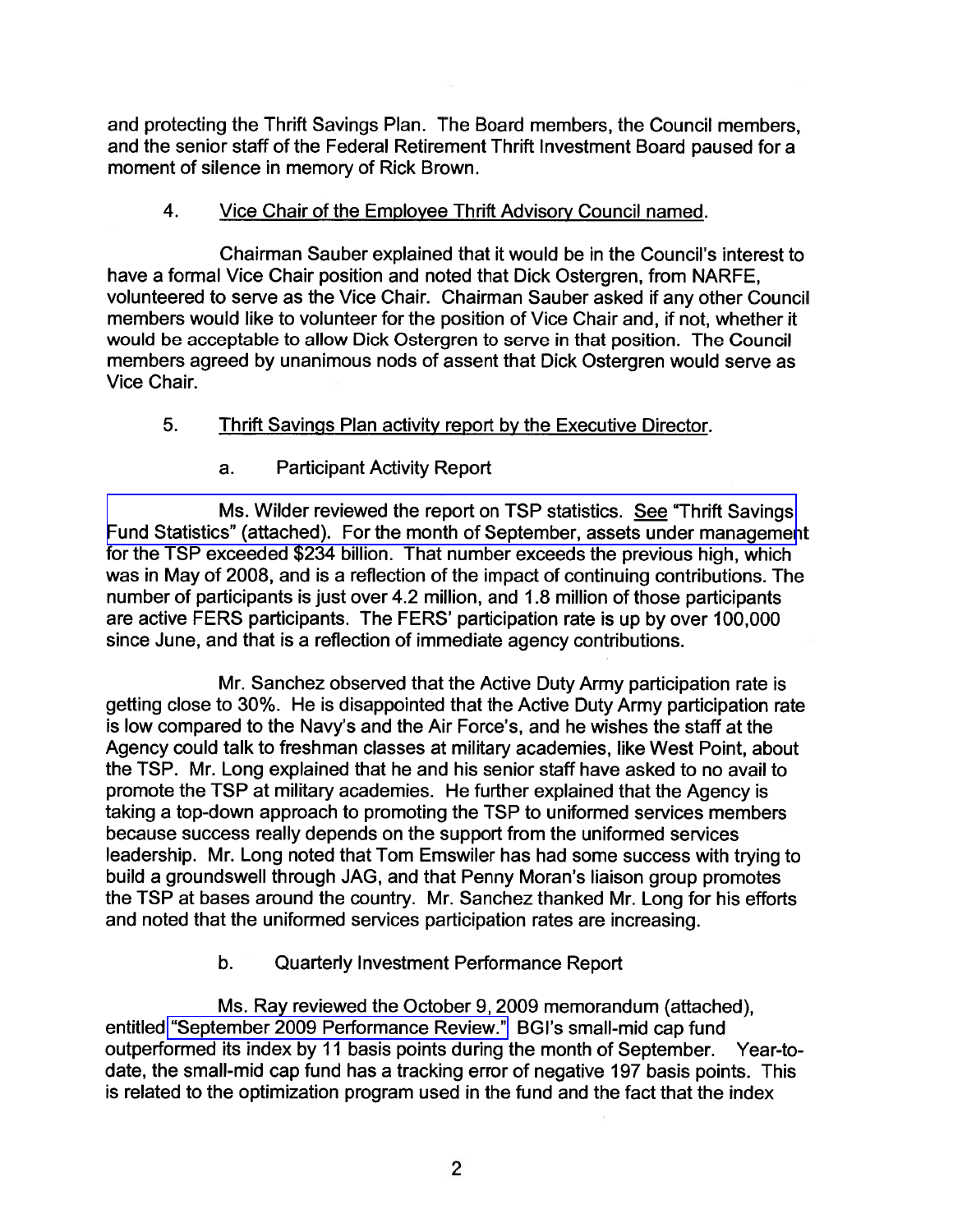contains some limited partnerships that most pension funds are prohibited by law from owning. By December, BGI fund will be able to track the index much more closely because these limited partnerships are coming out of the index.

The BGI large cap fund has a year-to-date positive tracking error of 19 basis points. That is primarily from money received from class action settlements.

The International (I) Fund has a year-to-date tracking error of negative 165 basis points, which is due to a fair value adjustment made to reflect changes that occur in the domestic market after the foreign markets close. But for the fairvalue adjustment, the I Fund would be outperforming its index by about 50 basis points.

The trading costs of the funds, as well as the overall dollar amount traded, have gone down since the TSP implemented the lnterfund Transfer Limitation Program.

Mr. Strombotne interjected to ask why the G Fund appears to have relatively higher administrative costs than the other funds. Mr. Long explained that the administrative costs are allocated across all of the funds, that the G fund has the same expenses as any other fund, and that what appears to be a difference in costs is due to the timing of when the expenses are applied.

The G Fund is yielding 3%. The G Fund is paying 3% even though the three-month T-bill is yielding only .08 percent because the G Fund is the average of the Treasury yields greater than four years to maturity. Therefore, the G Fund it is more reflective of the 10 year T-note and 30 year T-bond than it is reflective of the three-month T-bill.

In September, the S Fund was up almost 6%, the I Fund was up 3.8%, and the C Fund was up 3.7%. The L funds performed well in September, with the 2040 Fund returning over 3.5%. Because the 2040 L Fund has the most equity exposure, it performs the best in a strong market relative to the other L Funds.

Ms. Ray noted that an independent audit shows that BGI voted all of its proxies in line with their own proxy guidelines.

The members then revisited the Board's investment policy and made, seconded, and adopted the following resolution by unanimous vote:

#### **RESOLUTION**

WHEREAS the Federal Employees' Retirement System Act of 1986, as amended (5 U.S.C.  $\S$  8401 et seq.) provides that the Board members shall establish policies for the investment and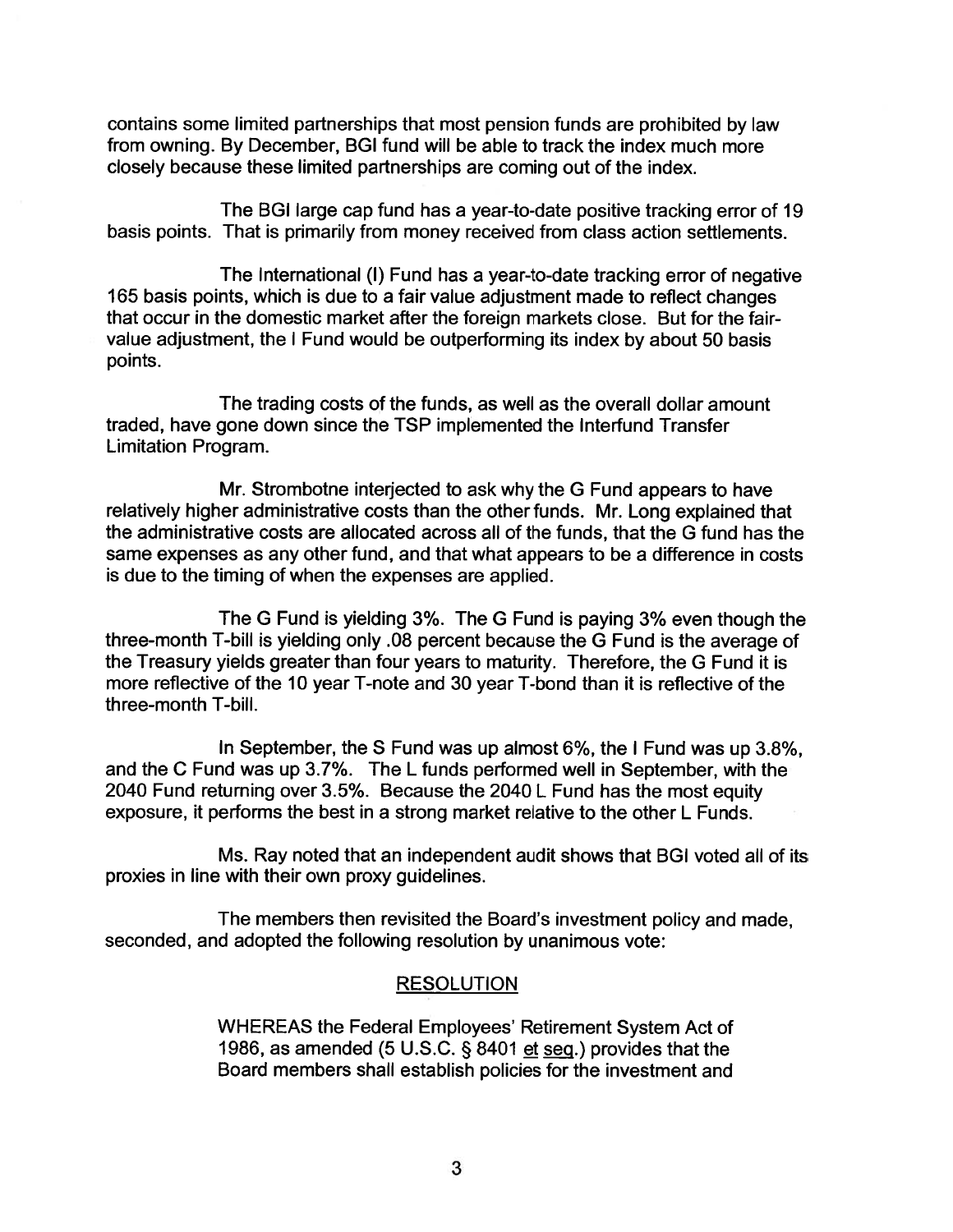management of the Thrift Savings Fund (5 U.S.C. § 8472(f)(1) and (2)); and

WHEREAS the Board members at this meeting have reviewed the investment performance and investment policies of the Government Securities lnvestment Fund, the Fixed Income lndex lnvestment Fund, the Common Stock lndex lnvestment Fund, the Small Capitalization Stock lndex lnvestment Fund, and the International Stock lndex lnvestment Fund; and

WHEREAS the Board members are satisfied with the investment performance and investment policies of these Funds;

NOW THEREFORE BE IT RESOLVED that the current investment policies for the Government Securities Investment Fund, the Fixed Income lndex lnvestment Fund, the Common Stock lndex lnvestment Fund, the Small Capitalization Stock lndex lnvestment Fund, and the International Stock lndex lnvestment Fund are affirmed without change.

c. Mid-Year Financial Review

Mr. Petrick introduced the TSP's team of independent auditors from Clifton Gunderson who were in attendance to present the results for their mid-year review: Marie Caputo, Audit Partner; Bill Oliver, Quality Assurance Partner; Bob Halpin, IT Senior Manager; and Heather Plitt, Financial Audit Manager.

Ms. Caputo directed attention to an October 19, 2009 presentation, entitled ["Federal Retirement Thrift lnvestment Board"](http://www.frtib.gov/pdf/minutes/MM-2009Oct-Att3.pdf) (attached) and the "Thrift [Savings Fund Financial Statements" \(attached\), which is accompanied by an](http://www.frtib.gov/pdf/minutes/MM-2009Oct-Att4.pdf)  Accountant's Report. The mid-year review is more limited in scope than a full and complete audit. The review consists primarily of inquiries of Agency personnel and analytical procedures applied to financial data for the six months ending June 30, 2009 to determine whether there are any material departures from Generally Accepted Accounting Principles. Based on the audit team's review, they are not aware of any material modifications that should be made to the 2009 financial statements in order for them to be in conformity with Generally Accepted Accounting Principles.

Mr. Halpin then discussed six findings related to information technology. First, the Agency is on track toward defining system boundaries which will identify major application and general support systems certification and accreditation efforts. Second, Agency is expected to formalize IT policies and procedures by December 2009. Third, the Agency has initiated background investigations for the Office of Finance staff. The Agency anticipates background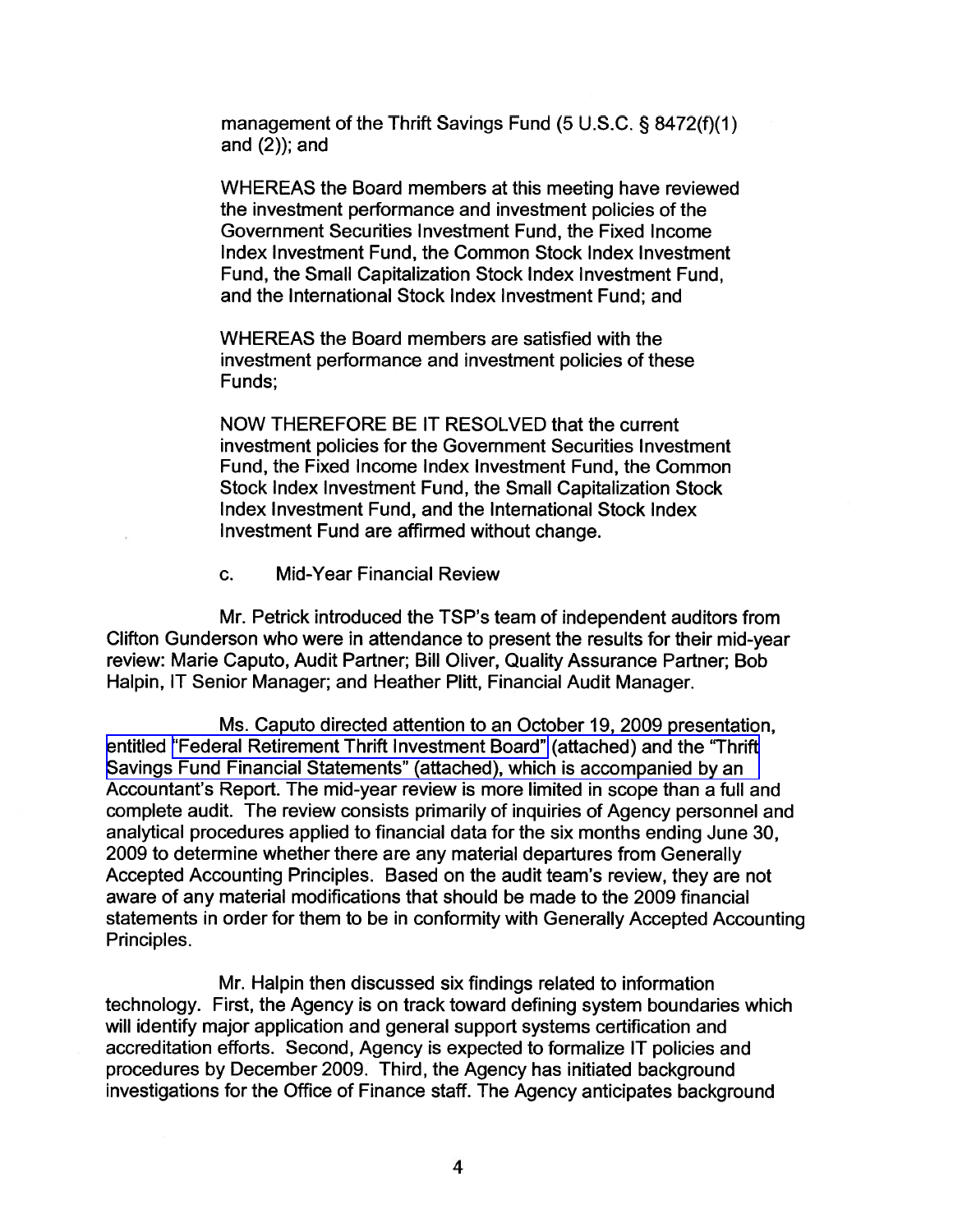investigations to be completed for all employees during calendar year 2010. To date, the Agency has performed background check on 11 employees. Fourth, the Agency expects to have recommended updates made to configuration management policies by the end of February 2010. Fifth, the Agency is in the process of formalizing SOPS related to password controls. Lastly, the audit team determined that recommended updates will have been made to the configuration management policies and the baselining of various systems by February 2010.

Chairman Sauber asked whether the background investigations are a new standard, whether background checks are a legal requirement, and whether the background checks are limited to key employees. Mr. Halpin explained that requiring background check is a best practice considering the sensitivity of the data being handled by TSP employees. Mr. Long added that his staff is endeavoring to identify the risk level and appropriate security background check for each staff position in the Agency based on sensitivity of the data or assets handled by the person in that position. Ms. Caputo does not recall any comments regarding the necessity for background checks in any prior audits done before or after Clifton Gunderson began auditing the Agency. Mr. Halpin also confirmed that this was the first year the audit team has reported on background investigations.

At this point, Mr. Halpin turned the discussion over to Ms. Plitt, who addressed the audit findings related to internal control of financial reporting. She observed that the Agency has included the disclosures required by FASB Statement Number 157 in its semiannual and annual financial statements, has begun to formally document reviews of SAS 70 reports, and has formally documented the risk of improper investment valuation in its response to OMB Circular A-123, Appendix A.

Ms. Caputo then reviewed the audit plan. She mentioned that the audit team has another IT audit partner named George Baum who was not present and explained that information technology controls are an important part of an audit opinion because it is integral to the financial reporting process. The audit team is working in tandem with Mr. Halpin and George Baum to minimize risks across information technology controls as well as through manual control evaluations.

The audit team is in its second year of a five year contract and will be performing an audit of the financial statements as of December 31,2009 through March 2010. The audit team is accelerating its start time in order to get a firm foundation sooner than they were able to last year. The audit team will ultimately present an opinion as to whether or not the audit team feels that the Agency's financial statements are presented in all material respects, in accordance with Generally Accepted Accounting Principles.

Mr. Reid inquired about the meaning of the following statement on page 14 of the presentation: "The audit is designed to obtain reasonable, but not absolute, assurance about whether the financial statements are free of material misstatements." Ms. Caputo explained that this is standard language expressing the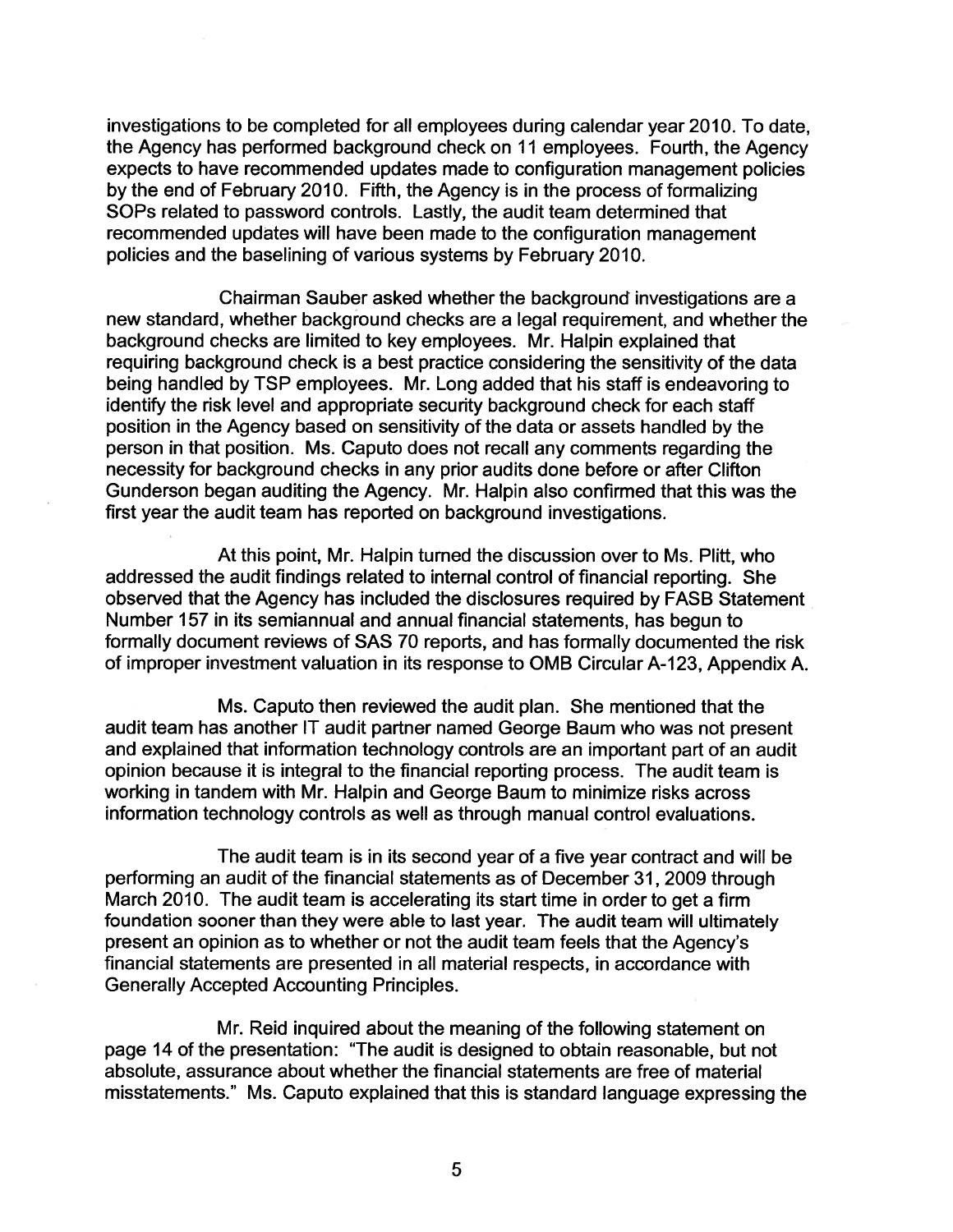fact that an audit opinion cannot feasibly provide a 100% guarantee of accuracy. Mr. Long added that it is his responsibility and the Agency's responsibility to ensure that financially statements are accurate.

Chairman Saul noted that the Board does not have a formal Audit Committee because it consists of only five members. He invited the audit team to contact any of the Board members immediately should the audit team discover anything that needs to be brought to the attention of the Board members. Ms. Caputo remarked that the audit team will remain similarly accessible to the Board members.

Mr. Sanchez asked the audit team if there is anything else they would like to share that has not been included in their presentation, either orally or in writing. Ms. Caputo said the team had nothing further to share and then Mr. Sanchez and Mr. Saul thanked the audit team for their presentation.

#### d. Quarterly Vendor Financial Report

Mr. Petrick reviewed the October 9, 2009 memorandum (attached), entitled "Quarterly Financial Assessment of TSP's Primary Vendors - October 2009." Serco Group, which performs IT software development and maintenance services for the TSP, continues to show strong growth and stability. They have a net income of \$61 million and recently won several key Defense Department contracts.

In the fourth quarter of 2009, the Agency's contract for investment management services will move from Barclay's to BlackRock, Inc. Therefore, the quarterly vendor financial report provides the financials of both Barclays and BlackRock. Mr. Petrick noted that the sale of BGI to BlackRock is on schedule. He further mentioned that Barclays is unique among many banks because it did not take British Government aid in the past year.

With the acquisition of BGI, BlackRock will be the largest manager of investment assets in the world. BlackRock was profitable in the first half of 2009, though its income was down.

Chairman Sauber interjected to ask what drove the merger of BGI and BlackRock. Mr. Long explained that the merger provided substantial capital to Barclays. He further explained that one of the reasons the merger makes sense is that there is little crossover because BlackRock is primarily an active manager, which hires people to make decisions one what stocks and bonds to buy, whereas BGI is primarily a passive, scientifically-driven manager. Chairman Saul added that BlackRock is a management company that does not actively invest its own capitaland that Barclays will own 19.9 percent of the merged operation.

Ms. Trent inquired about the type of contract the Agency has with Barclays and whether it is performance-based. Ms. Ray explained that the Agency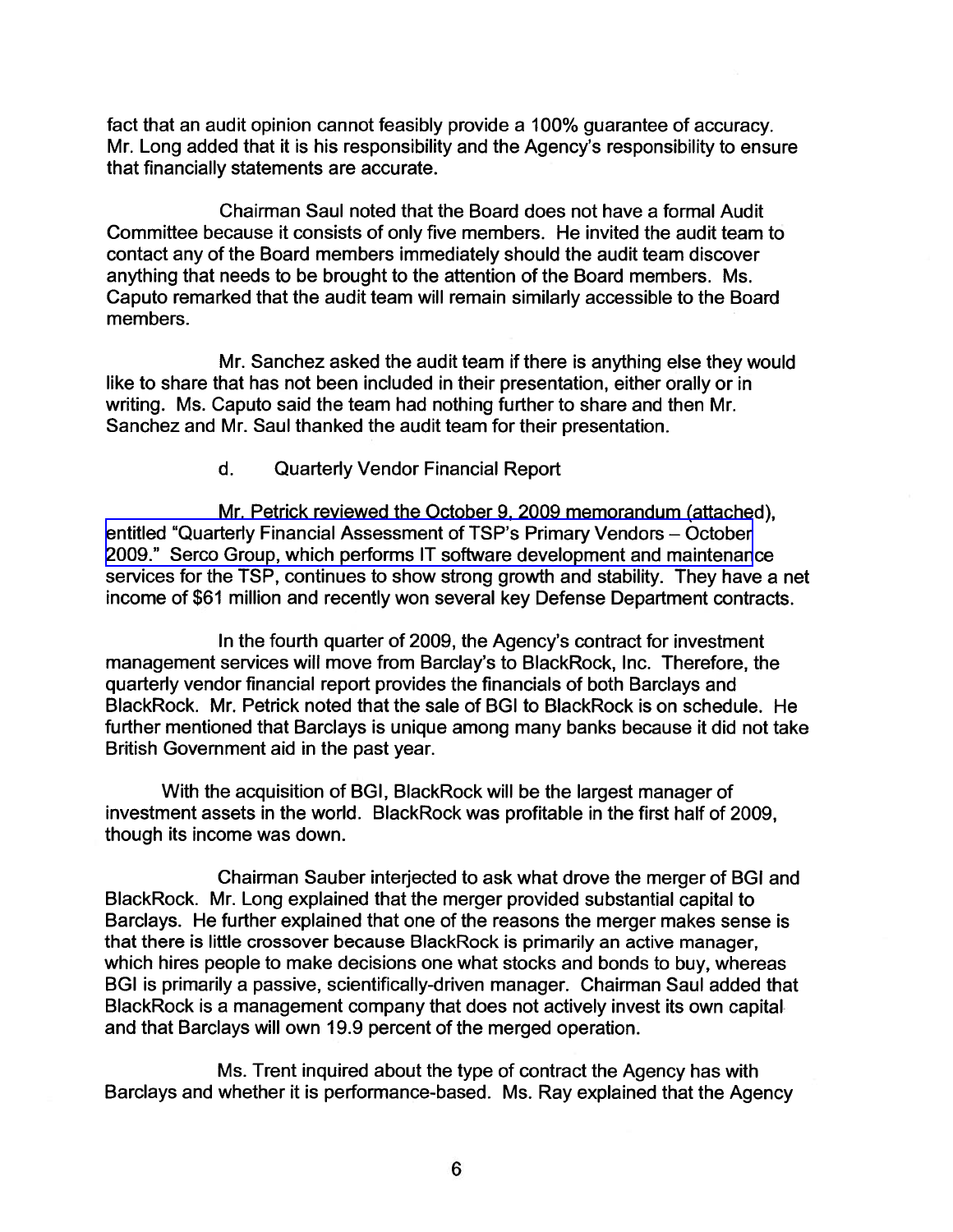has a three year contract with Barclays that is not performance-based. Chairman Saul and Mr. Whiting assured the Council that Ms. Ray and the other senior staff at the Agency monitor BGl's performance on a daily basis and that monthly reports on the performance of BGI versus the index operate as a built-in performance measure. Mr. Sanchez noted that the President of BGI has met with the Board on several occasions. Mr. Whiting also noted that the Agency can cancel the contract at any time. Mr. Saul then reiterated that BGI and BlackRock are both first-class companies with extraordinarily good reputations in their business.

Mr. Petrick turned to the financial report for Switch & Data, which provides housing for the TSP's Data Center and Backup Data Center operations. Although Switch & Data has had several years of unprofitability in the past, it has improved its business model and managed to turn a profit in these rather difficult economic circumstances. Mr. Petrick also noted that Switch & Data continues to obtain financing for its operations, including a \$100 million line of credit as recently as September.

Mr. Petrick then turned to R.R. Donnelley, which provides the TSP's printing services. There is little risk in contracting with R.R. Donnelley because is the largest printing company in the United States. It also has many competitors and, therefore, it would be relatively easy to get a contract with another company to accommodate our printing needs.

Met Life reported an uncharacteristic \$2 billion loss for the first half of 2009. However, almost all of the loss was due to a write-down of investment assets. Met Life continues to be the largest annuity provider in the United States and is still receiving top ratings from all of the rating agencies.

Mr. Petrick noted that the Agency also contracts with a closely-held company called Active Network to run its Frostburg Call Center. He explained that because Active Network is a closely-held company, its financial situation is not discussed at public meetings. He assured the Board that there is nothing in the Active Network financials that causes any concern.

#### e. Thrift Savings Plan Enhancement Act Review

Mr. Long reported on the changes made by the Thrift Savings Plan Enhancement Act. This legislation authorized immediate 1 % agency contributions and matching contributions. Whereas before this law went into effect newly employees had to wait six to twelve months before receiving agency contributions, they can now begin receiving agency contributionsimmediately upon hire. This provision is now fully implemented.

The Agency is in the process of implementing the automatic enrollment feature that was authorized by the Thrift Savings Plan Enhancement Act. Newly hired employees will soon be automatically enrolled in the TSP at a 3% contribution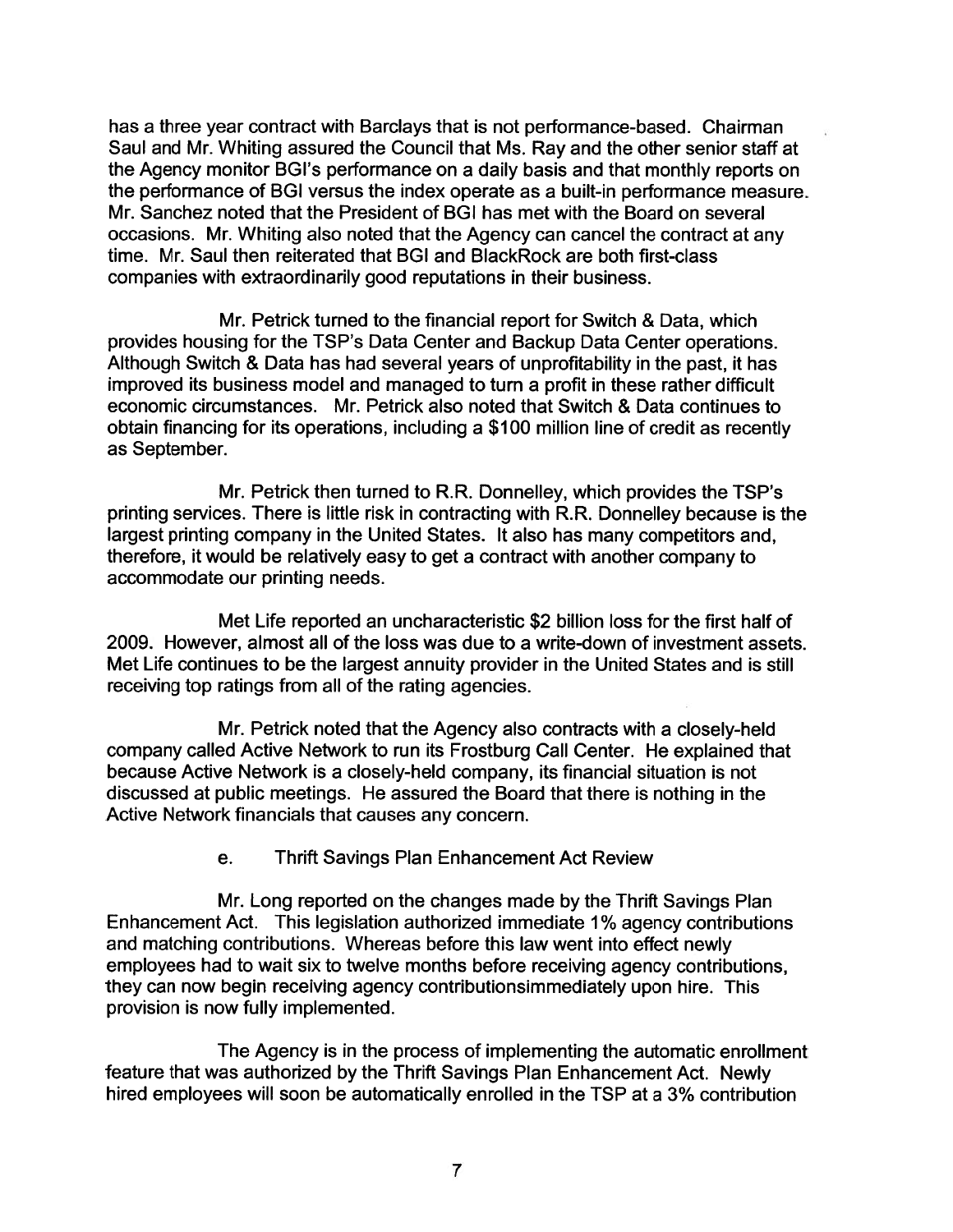rate. They can opt out of contributions or select a higher contribution rate at any time.

Mr. Mapa asked how the Agency will determine to which funds the automatic contributions will be allocated. Mr. Long explained that the investment allocation rate is always up to the participants but that, in the absence of a participant-selected allocation, automatic contributions will be allocated to the G Fund. Mr. Long recalled that there had been some discussion about making the Life Cycle Fund the default fund for automatic contributions, but that was removed from the legislation. The Agency expects the automatic enrollment feature to be fully implemented by the end of June 2010.

Mr. Long then commented on the inclusion of a provision that allows spouse beneficiaries to leave the money that they inherit in the TSP. he Agency expects to have this feature implemented by June of next year. Mr. Strombotne thanked the Board for making it possible for surviving spouses to become the owners of their deceased spouses' accounts. He is pleased to see that the Agency is moving so quickly to make this possible.

Mr. Long referred the Board and the Council members to a September [14,2009 memorandum \(attached\), entitled "Spousal Accounts-Interim Manual](http://www.frtib.gov/pdf/minutes/MM-2009Oct-Att6.pdf)  Procedures." He then turned asked Ms. Moran to comment on the Agency's interim procedure for establishing spousal accounts.

Ms. Moran explained that the Agency has developed an interim procedure for establishing spousal accounts to give participants an opportunity to take advantage of this great benefit sooner rather than having to wait until perhaps June of next year. If a spouse has a death benefit pending for them, the Agency is going to move it to the G Fund and put it on hold to ensure that it does not lose any money while the Agency establishes the spouse beneficiary accounts. This will protect the spouse's benefits until the Agency can establish an account in the spouse's name where they will be able to do interfund transfers, manage the investments, and take advantage of the multiple withdrawal options that the TSP provides them.

Mr. Strombotne asked whether the allocation of funds will be held constant when the transfer to a spousal beneficiary account is made. Ms. Moran reiterated that the money would initially be moved to the G Fund upon notification of the participant's death and that the surviving spouse will be able to make his or her own investment allocation decisions once the spousal account is established.

Ms. Klement asked Ms. Moran when she anticipated the spousal accounts being established, and Ms. Moran responded that she expected them to be established in June of 2010.

Chairman Sauber asked whether the Agency will still go through the process of putting the funds in the G Fund after the spousal accounts are set up in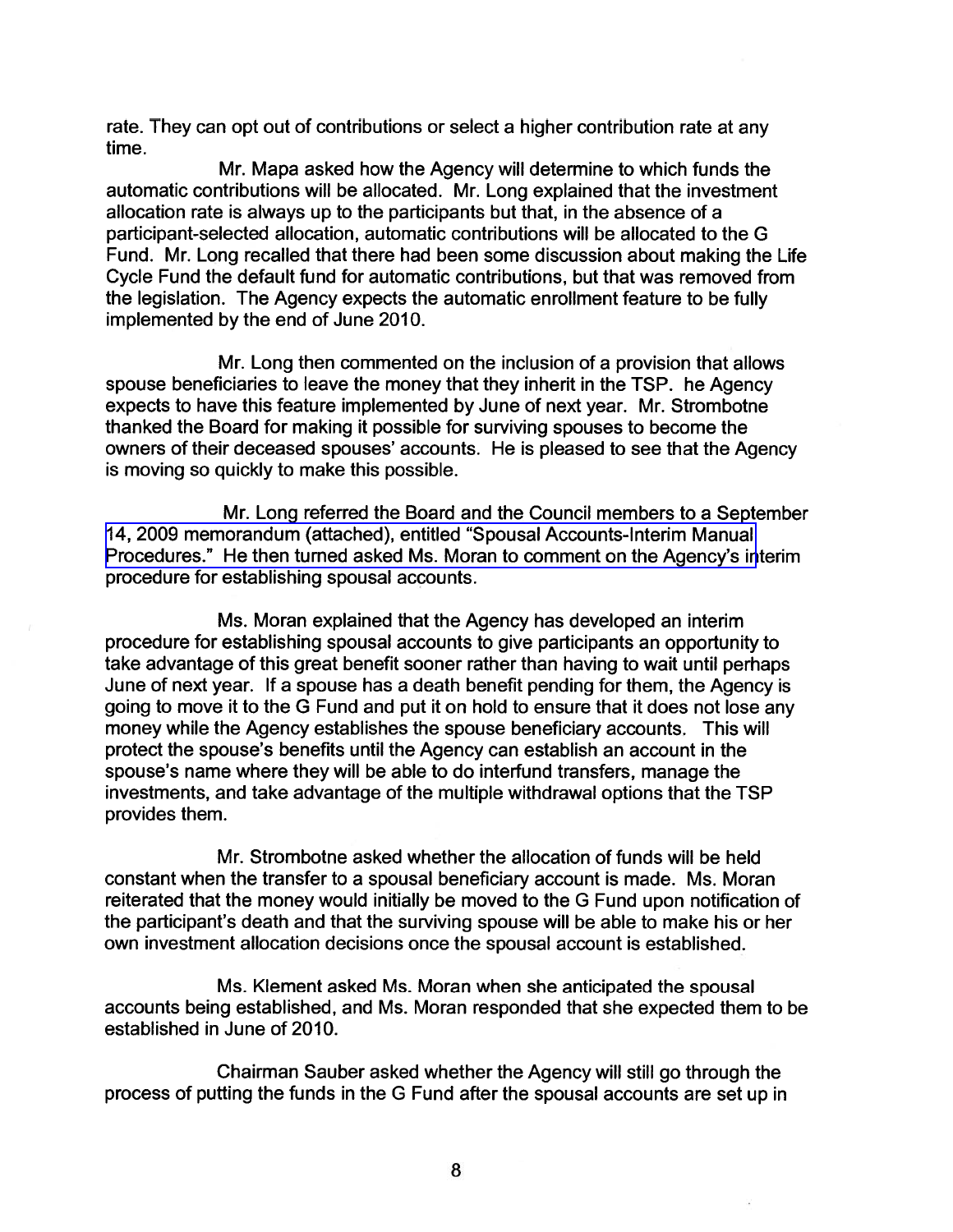June or whether there will come a point when the spouse could just keep the allocation as it was when the spouse inherited the account. Ms. Moran said that the Agency must put the funds into the G Fund automatically upon receiving a death notification while the Agency sorts out the beneficiaries and what kind of payment options they want.

Mr. Long discussed the Roth feature. The Roth features allows the participant to choose between pre-tax and post-tax contributions. All of the Agency's internal systems as well as the payroll systems need to be modified to allow participants to make post-tax contributions. The Agency anticipates that it will take about two years to implement the Roth feature and will report on its progress on an ongoing basis. The Roth feature is a significant benefit, especially to the youngest participants and the uniformed services.

f. Report on Making Retirement Contributions from Unused Leave

Mr. Long then asked Mr. Trabucco to spend a few minutes talking about retirement contributions legislation. Mr. Trabucco called attention to two sentences in the "September 5<sup>th</sup> Radio Address by President Barack Obama" (attached) which promised to make it possible for employees to put payments for unused vacation and sick leave into their retirement plans. He then referred to Board and Council members to an October 15,2009 memorandum (attached), entitled ["Contributions of Unused Leave to the TSP,"](http://www.frtib.gov/pdf/minutes/MM-2009Oct-Att8.pdf) which analyzes two recent IRS Revenue Rulings pertaining to contributions of unused annual and sick leave to employee benefit plans.

Mr. Trabucco digressed for a moment to mention that since Chuck Witschonke retired, Don Svendsen was sitting in to participate on behalf of the uniformed services. He then introduced Steve Gailing who will be taking Mr. Witschonke's place. Mr. Trabucco also noted the presence of Jill Crissman who is a professional staff member on Congressman Lynch's Subcommittee on the Federal Workforce, Postal Service, and the District of Columbia.

Mr. Trabucco then explained that the law currently does not allow Federal employees to contribute the dollar value of unused annual leave to the TSP. This presents the Board and the Council with a potential future legislative change to consider. Ms. Ball commented that it would be worthwhile to seek such a legislative change. Mr. Ostergren agreed.

Mr. Mapa asked why Mr. Trabucco's discussion concentrated less on sick leave, and asked whether he was addressing only leave that could be cashed in at the end of the year. Mr. Trabucco confirmed that the key is that annual leave is distinguishable from sick leave because federal employees cannot receive a cash payment for unused sick leave. Ms. Ball noted that the IRS Revenue Rulings make it clear that federal government sick leave plan is different from the type of leave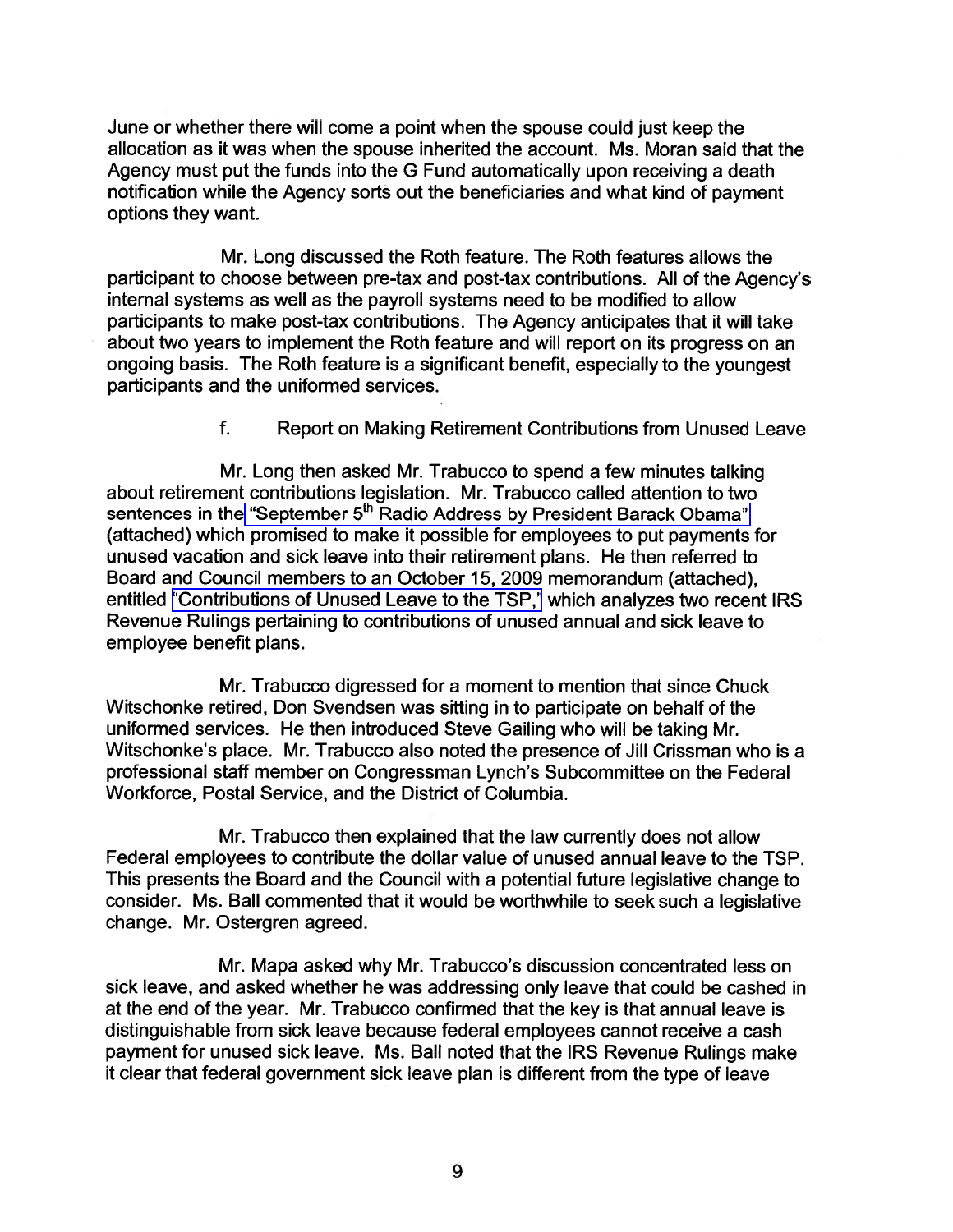plan discussed in the Revenue Rulings because the type of plan described in the Revenue Rulings offers a payout for sick leave on an annual basis.

Chairman Sauber offered to raise the issue of allowing the federal employees to contribute unused leave to the TSP in his testimony before Congress. Mr. Strombotne then shared an anecdote about a retiree whose annual leave statement pushed her into another income tax bracket and, as a result, caused her to fail the Medicare means test. If this retiree had the option of putting unused annual leave into her retirement account, she could have saved on Medicare premiums in addition to deferring taxes.

Mr. Trabucco noted that contribution of the value of unused leave would still be subject to the annual elective deferral limit. If the retiree in Mr. Strombotne's anecdote retired in the last quarter of the last year and had made contributions all year, she might still have been prevented from contributing the value of her unused leave. On the other hand, many people retire right at the end of the year, which would push the contribution into the following year.

Chairman Saul commended Mr. Trabucco his work over the last year to help make sure the Thrift Savings Plan Enhancement Act passed with most of the provisions that the Board and ETAC wanted.

g. TSP Modernization Update

Mr. Hagerty updated the Board and Council members on the TSP's [modernization efforts. He directed attention to a slide entitled "October 2009](http://www.frtib.gov/pdf/minutes/MM-2009Oct-Att9.pdf)  Update."

Mr. Hagerty recalled that in September 2007, as the Board approached 2008 fiscal budget planning, he had anticipated an expenditure of just over \$15.1 million in capital investments that would supply the TSP with new mainframes, a new server environment, new network infrastructure, and new storage subsystems.

Over the last two years, the Agency has installed and implemented new mainframes at both the primary and backup data centers. The Agency also achieved new network redesign with a fifteenfold increase in capacity in the network environment and redundant communication on all mission-critical links.

The Agency is also migrating single-point-of-use servers into a virtual server environment using VMware and Blade technology. This will give the Agency some dynamic ability to reallocate its resources to serve the needs of participants in the event that there are surge issues with the environment.

The Agency has completely replaced almost all of the storage subsystems with leading-edge technology and with a redundant array of independent disks, which will prevent the loss of data in the event that one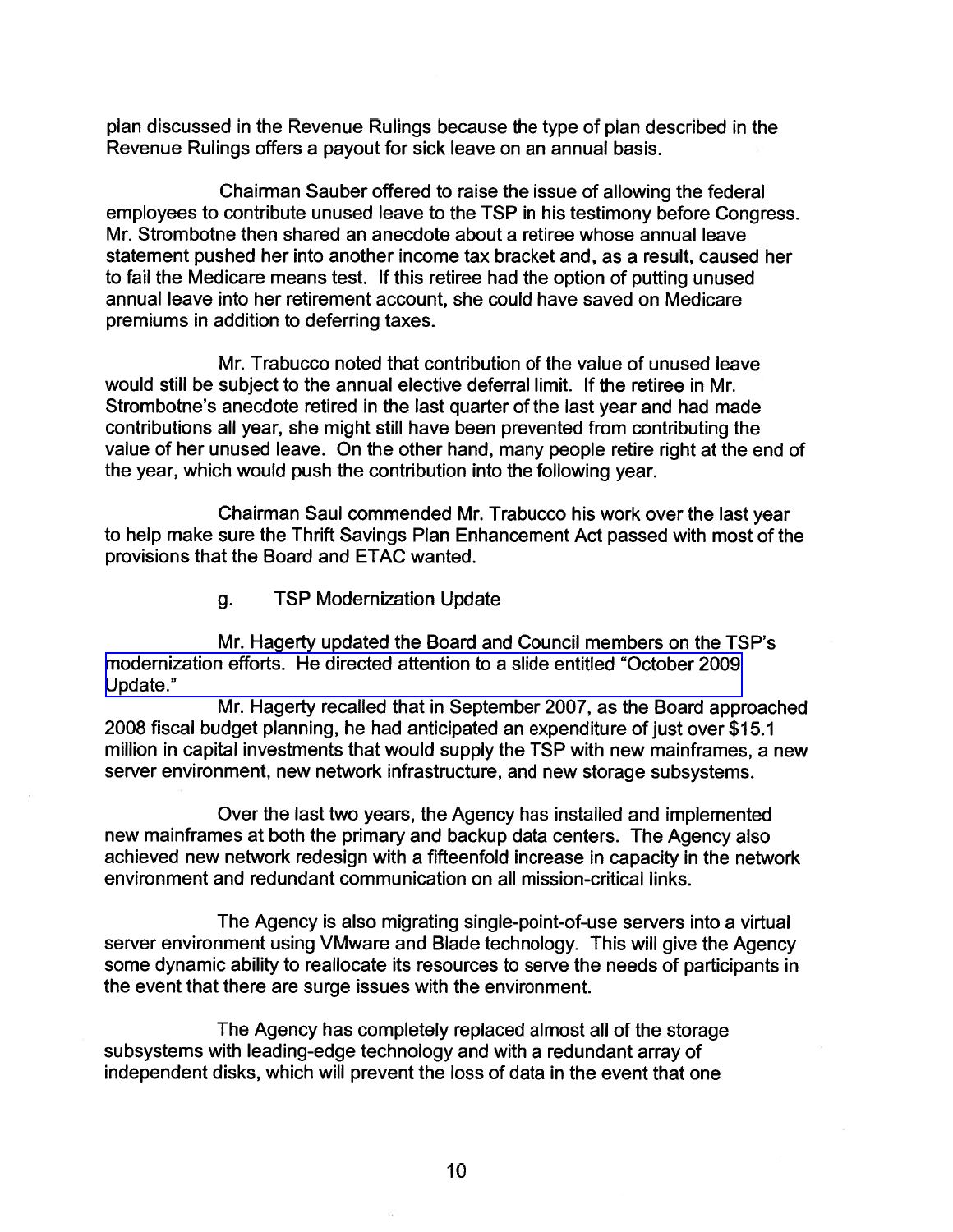subsystem fails. The Agency still has its primary and backup data centers in Western Pennsylvania.

The \$15.1 million estimated investment ultimately cost approximately \$17.87 million. This increase was due in part to an increase in cost of the operating systems that run the mainframes. All these capital investments have been made as of September  $30<sup>th</sup>$ , 2009.

Mr. Hagerty noted that the Agency is also planning an e-mail consolidation initiative to better protect personally-identifiable information, as well as an upgrade to the Interactive Voice Response Systems at the call centers.

Mr. Hagerty also mentioned that the Agency just finished a major upgrade to Omni-Plus-the commercial, off-the-shelf application from Sunguard, which is the core of the Agency's recordkeeping system. This upgrade is the culmination of about a year and a half of planning and testing. The upgraded software will assist in the implementation of several of new legislative initiatives that Mr. Long just discussed.

The Agency also anticipates implementing a feature called OmniPay this year. This feature will allow the Agency to do automated tax reporting. Mr. Long commented that the software upgrades described by Mr. Hagerty were a necessary precursor to implementing the Roth program.

Mr. Saul asked Mr. Roy Friend, Deputy CIO for Operations and Ms. Susan Smith, Deputy CIO for Applications to stand for recognition. He then emphasized the importance of investing in IT modernization and data security. Only seven years ago, the Agency had no backup systems and antiquated recordkeeping systems. Today the Agency is making investments in the future of the TSP. Much of the increase in the Agency's budget this year went toward software and hardware.

Mr. Sanchez added that under Mr. Long's leadership, Mr. Hagerty's team is making sure that the Agency has the right systems to handle and safely secure data for the TSP's more than 4.2 million participants.

h. TSP Website Demonstration

Mr. Long noted that the Agency's primary interaction with TSP participants is through its website. He then turned the floor to Ms. Wilder and Ms. Moran to discuss the Agency's initiative to revamp its website.

Ms. Wilder explained that the Agency has endeavored to design a more contemporary website because the current website is relatively difficult to navigate and its look is fairly dated. The Agency anticipates that the new website will go live in the first calendar quarter of 2010.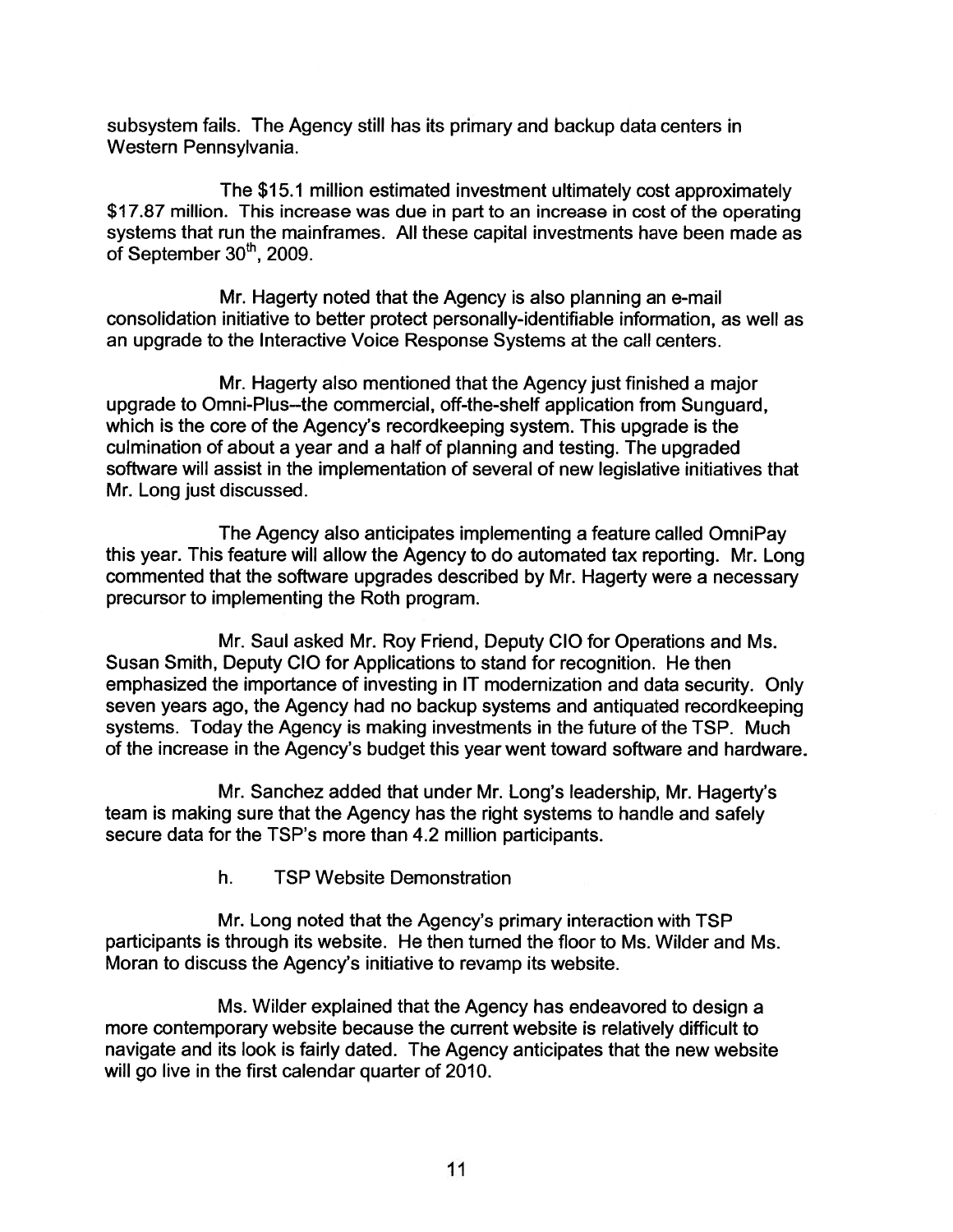The Agency will launch. a beta site in November to give participants an opportunity to provide feedback on the site. Every 500" person leaving account access on the current website will be invited to view the beta site and fill out a survey. The survey will close after 5,000 responses.

Ms. Moran identified Ms. Veronica Mance as one of the point persons coordinating the website redesign activities, Mr. Alvin Thornton as the person coordinating the technical issues involved in redesigning the website, and Mr. Donald Ferracci as the communications point of contact.

Ms. Wilder and Ms. Moran then demonstrated various sections of the beta site. Some of the notable features of the new website include a dynamic banner; a quick-looks area that will allow participants to easily access the most often used items, a security feature that allows participant's to know when they were last logged into the website; a section with a Message from the Executive Director that will allow personal interface with participants on the web; a bulletin board; a press room; special section for agency representatives; a glossary of terms; a Planning and Tools section which contains a number of calculators available to participants; a Life Events section that offers tailored guidance based on significant events such as marriage, death, and military deployment; and a Message Center that will allow participants to ask questions about their accounts via the website.

Mr. Strombotne asked whether someone who uses dial-up has been included in the testing team for the new website. He noted that complicated graphics are often difficult for dial-up users to access. Ms. Moran remarked that she does phone testing and that, as work on the website progresses, she will be reminded that there are still people using dial-up.

Mr. Long expects that, even though the new website will be better, faster, and easier than the current website, the Agency will initially receive some complaints from participants until they become familiar with navigating the new website.

Mr. Strombotne asked whether the website will display a confirmation number on printed reports of transactions conducted via the website. Ms. Moran said that her staff has talked about using confirmation numbers, but had not yet reached a resolution.

After Ms. Wilder and Ms. Moran finished the demonstration of the new website, Mr. Reid described the website as fantastic, attractive, detailed, and comprehensive. Ms. Trent said that it looks like it is going to improve accessibility.

Ms. Trent asked whether the website is 508-compliant and whether the Agency will target handicapped participants in its demo base. Mr. Long confirmed that the Agency has spent a good amount of resources to ensure that the website is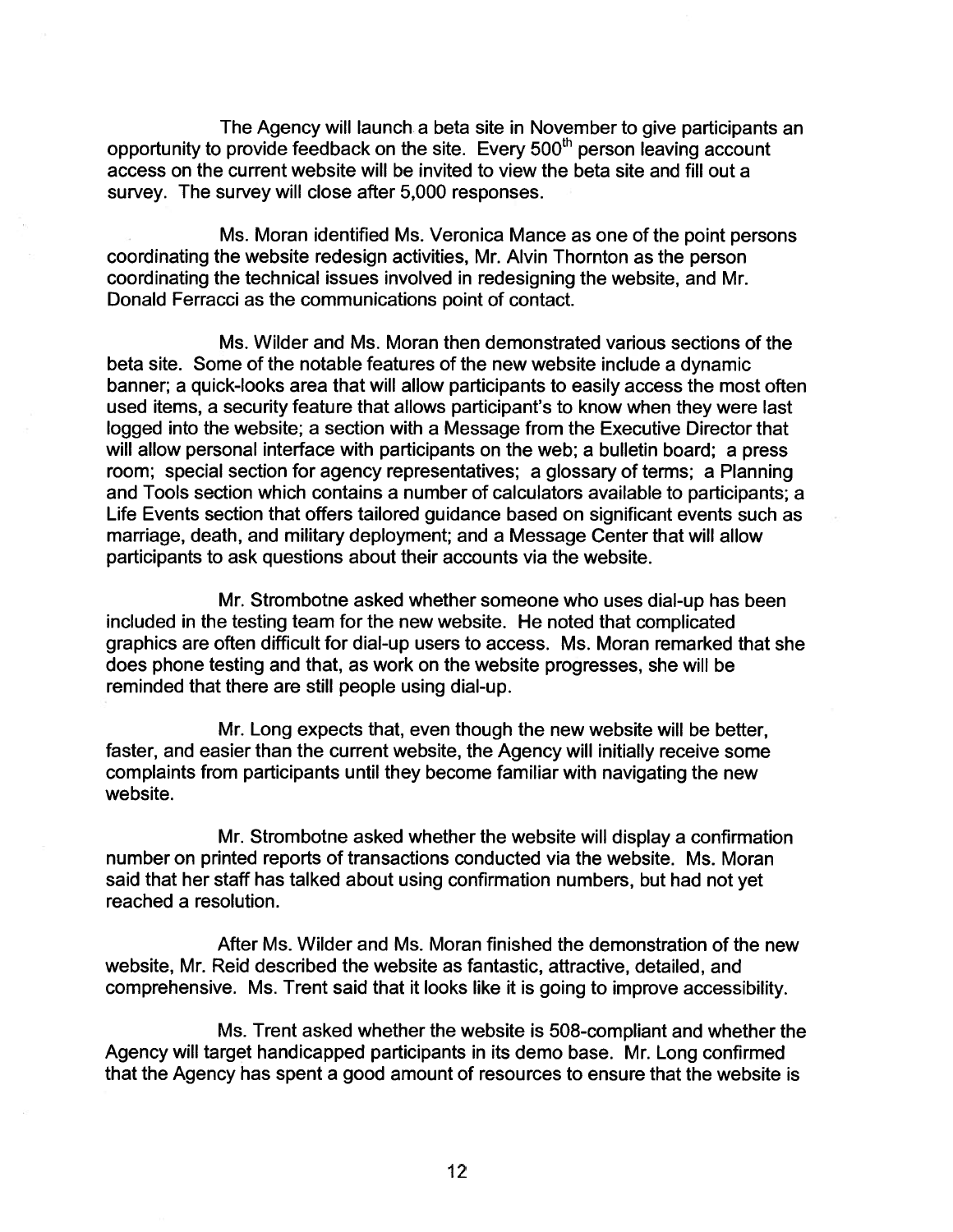508-compliant and that the Agency has on its testing team people with vision impairments, as well as the handicapped.

Mr. Reid asked whether the beta site is connected to the database such that visitors to the beta site could access their account. Ms. Wilder responded that there will not be live information.

Chairman Saul inquired about the timetable for the beta site. Mr. Long and Ms. Wilder said that the beta site will go up for testing next month and that the old website will come down in February or March in 2010. Ms. Moran explained that the timetable depends, to some extent, on the feedback the Agency gets from the beta site.

Mr. Strombotne inquired about the new website's capabilities with respect to presenting data in table and graphical form as the user wishes. Ms. Moran explained the website contains both tabular and graphical representations, but that a feature which would allow a participant to take a table and turn it into a graph has not yet been considered.

#### i. Miscellaneous Matters

Upon the conclusion of the website demonstration, Mr. Long asked if there are any other topics that anyone wanted to raise as new business.

Mr. Fink wanted to know the relationship between Social Security and a 2.7 pay increase figure that Mr. Long referred to in a previous meeting. Chairman Sauber noted that Social Security is based on the Consumer Price Index, and Ms. Ball explained that the 2.7 figure represents the employment cost index. Mr. Ostergren noted that the Administration as well as the House and Senate Democratic leadership are supporting a one-time, \$250 payment to all Social Security beneficiaries and that his organization has been working on ensuring that CSRS annuitants, who never participated in Social Security, can also get some form of compensation such as a \$250 refundable tax credit.

Mr. Strombotne asked whether the Board is considering a mutual fund window in the future. Mr. Long stated that the Agency is currently taking no action on a mutual fund window, and the Agency will continue take no action unless or until members of the Employee Thrift Advisory Committee express comfort with it.

Chairman Saul commended Mr. Long and the senior staff of the Federal Retirement Thrift Investment Board for their dedication and hard work. Chairman Sauber agreed and also thanked the members of the Board for serving past their terms.